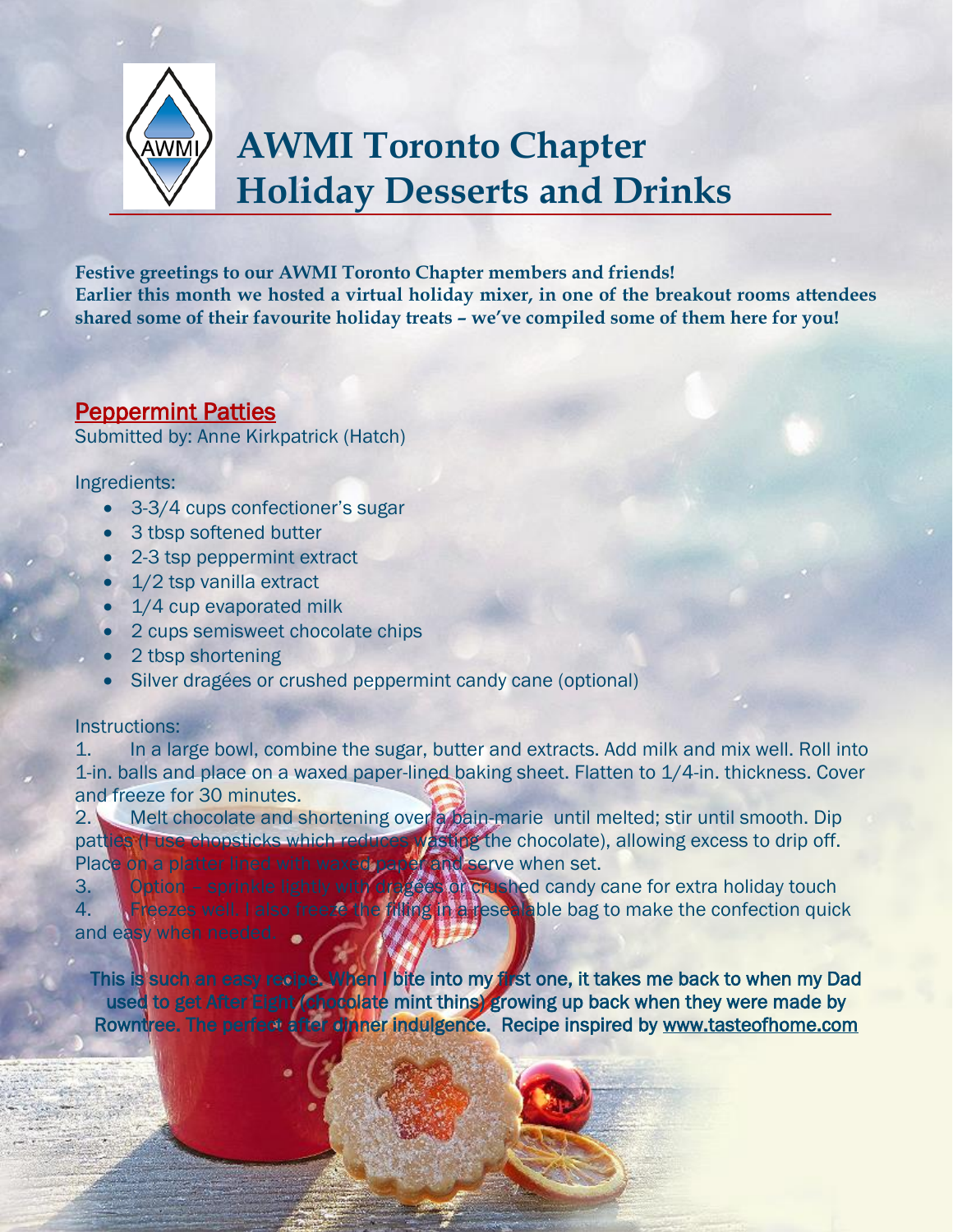# Lemon zucchini cookies

Submitted by: Lauren Polk

- 2 cups flour
- 1 tsp baking powder
- $\frac{1}{2}$  tsp salt
- $\frac{3}{4}$  cups butter
- $3/4$  cups white sugar
- 1 egg
- 2 tsp lemon zest, finely grated
- 1 cup shredded/grated zucchini

# Preheat oven to 350F

In one bowl mix flour, baking powder and salt. In another bowl, cream butter and sugar, add egg and beat until fluffy. Stir flour mixture into butter mixture, add lemon and zucchini. Drop by teaspoon onto greased cookie sheet. Bake for 15 minutes.

### Lemon drizzle:

- 1 cup icing sugar
- $1\frac{1}{2}$  tbsp lemon juice

### Mix well and drizzle on warm cookies.

These are a good everyday cookie -These don't sound very festive- and I guess they aren't classically, but I associate citrus with the holidays because growing up there would always be citrus fruits in the toe of our stockings.

These are a nice soft cookie with a perfect fresh lemony taste!

# **Cher** Submitted by: Elaine Tadic

- - 1 (21 ounce) can cherry pie filing (14 ounce) can sweetened condensed milk
	- 1 (20 ounce) can crushed pineapple, drained
	- $-1$  (8 ounce) container frozen whipped topping, thawed

Stir together and chill for three hours minimum!

So simple and AH-MAZING!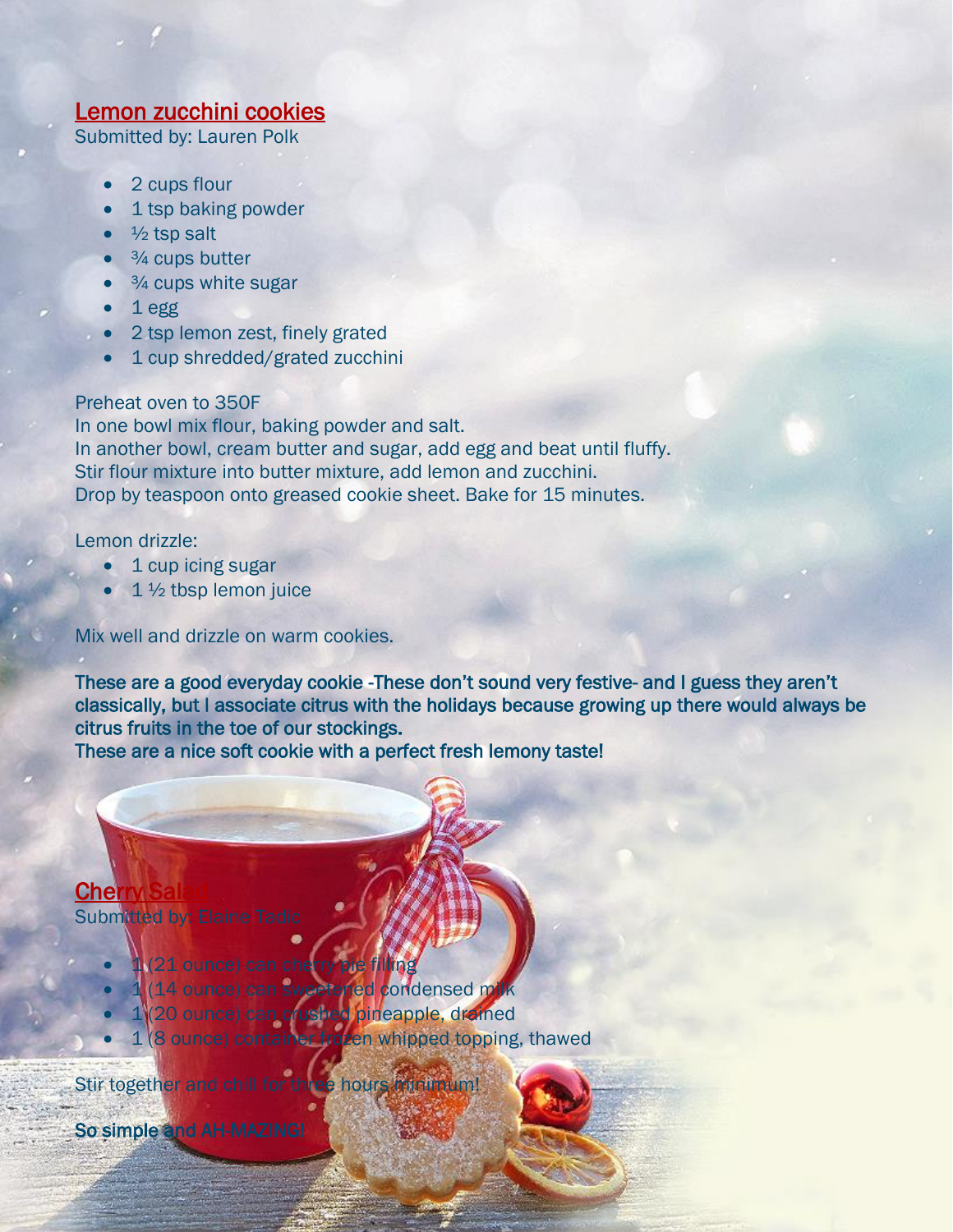# Sweet Potato Pie!

Submitted by: Elaine Tadic (EMJ)

### Ingredients:

- 1/3 cup butter, softened
- $1/2$  cup sugar
- 2 eggs, slightly beaten
- 3/4 cup evaporated milk
- 2 cups sweet potatoes, cooked and mashed (Baked Sweet Potato Tips)
- 1 tsp vanilla extract
- 3/4 tsp ground cinnamon
- 3/4 tsp ground nutmeg
- $\bullet$  1/4 tsp salt
- 1 9" unbaked pie shell (homemade or store bought) (Par bake for 10 mins prior to adding filling|)

### Instructions:

1. In a mixing bowl, cream butter and sugar. Add eggs and mix well. Add evaporated milk, sweet potatoes, vanilla, cinnamon, nutmeg, and salt; mix well. Pour into pie shell. 2. Bake at 425 degrees for 15 minutes. Reduce heat to 350 degrees and bake 35-40 minutes longer or until pie tests done. Cool on a cooling rack and then store in refrigerator. 3. Make embellishments from leftover pie dough by cutting out and cooking on a small baking sheet while the pie is cooking (for about 10 minutes

# My Sally's Peanut Butter Cookies

Submitted by Amy Beard

#### Ingredients:

- 1 cup Sugar
	- 1 cup Brown Sugar
- 1 cup Crisco (Shortenin 2 Eggs
- 1 tsp. Vanilla
- 1.5 cups Peanut Butte
- tsp. Baking Soda
- $\lambda$  tsp. Salt
- 2 cups Flour

Heat oven to 350oF (176.7oC). Mix ingredients together in a large bowl. Bake on an ungreased baking sheet for about 10 minutes.

Sally was my grandmother and her peanut butter cookies were melt-in-your-mouth delicious! Į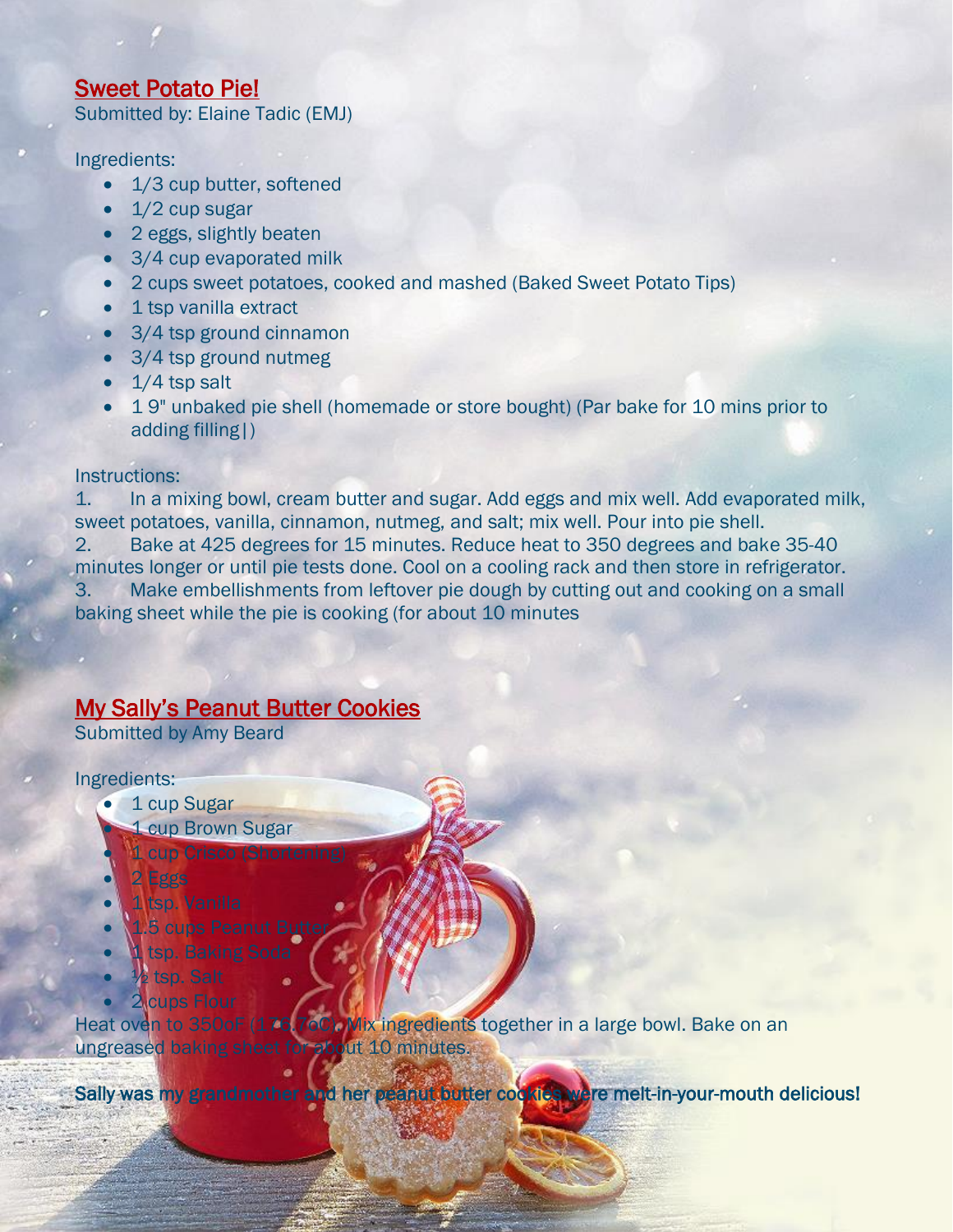# Sparkling Winter Berry Holiday Cocktail (With Alcohol-Free Option)

### Ingredients

- 1 liter cranberry juice (about 4 cups)
- 1/2 liter apple juice (about 2 cups)
- 1/3 cup strawberry-flavoured syrup (grenadine bar syrup also works)
- 3/4 to 1 liter sparkling water or champagne (or your favourite sparkling wine, 7up, ginger ale, or any other sparkling beverage works here)
- fresh or frozen cranberries, fresh blueberries, fresh strawberries for garnish
- water and sugar for rimming the glasses (optional)

### Instructions:

Add the cranberry juice, apple juice, and strawberry syrup to a large pitcher and stir well until combined.

Rim glasses with sugar by moistening the rim of the glass with water and then dipping the rim of the glass in sugar (place some sugar on a plate).

Fill each glass half full with the juice mixture and add a few berries to each glass as well, placing a strawberry on the rim of each glass.

Top it up with the sparkling water, champagne or other sparkling beverage of your choice.

# **Hot Toddy**

### Ingredients:

- 50ml whisky
- 3 tsp honey
- 1 cinnamon stick , snapped in half
- 1 lemon, half juiced and half sliced
- 2 cloves

# Instructions:

Whisk the whisky and honey together and split between 2 heatproof glasses. Add half of the cinnamon stick to each, then top up with 200ml boiling water. Add a splash of lemon juice to each, then taste and add more to your preference. Finish

each with a slice of lemon, studded with a clove, and serve immediately.